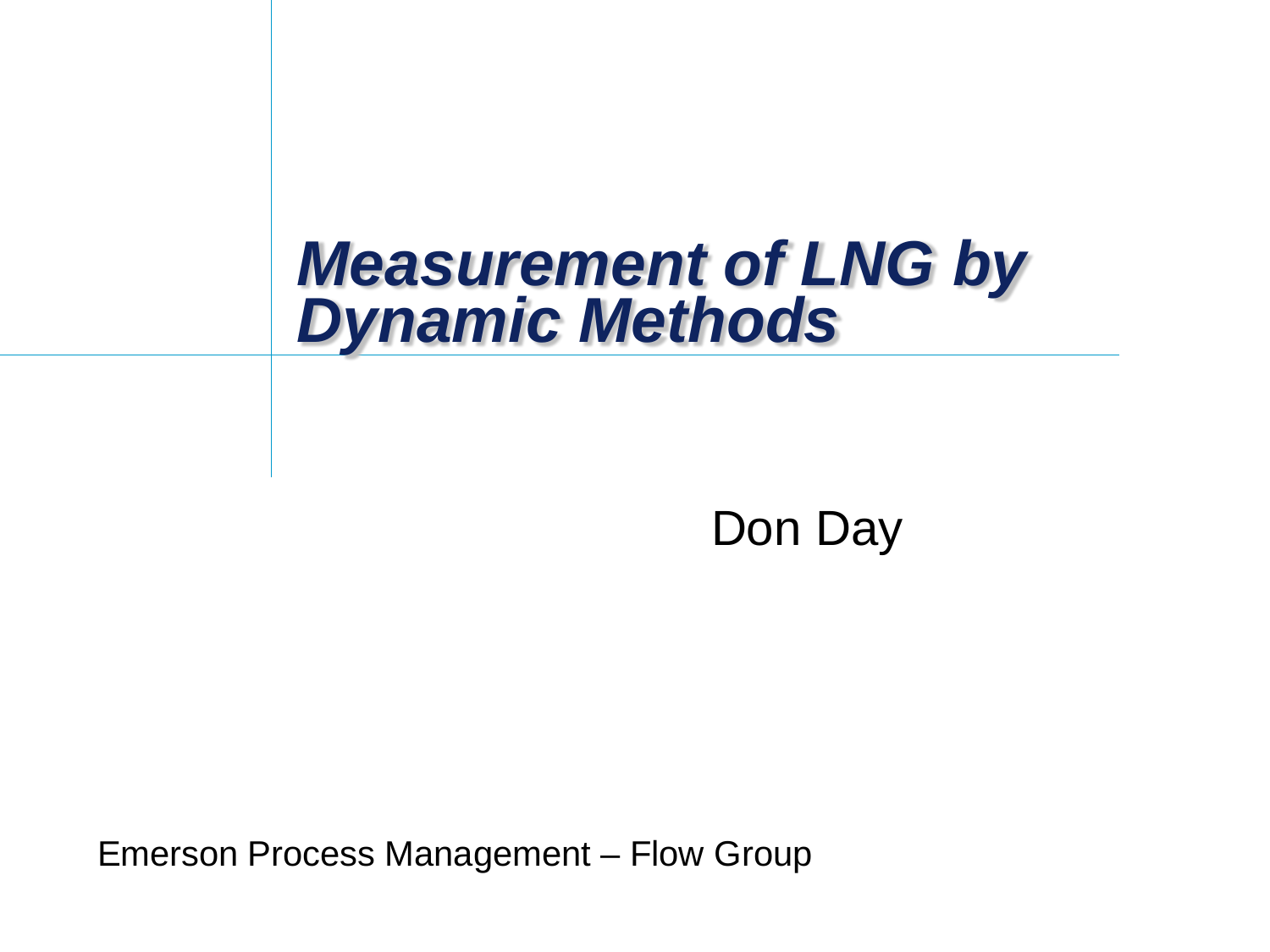#### **The Need**

- Dynamic Measurement of LNG stalled by lack of primary online standard at flowing conditions
- Expansion of LNG use throughout the globe and especially in Europe
	- Optimization of resources
	- Increase of partnerships comingling
	- Plant balances
	- Incentive for shared facilities to spread capital costs



• Efforts underway to increase accuracy and traceability of both static and dynamic measurement for LNG throughput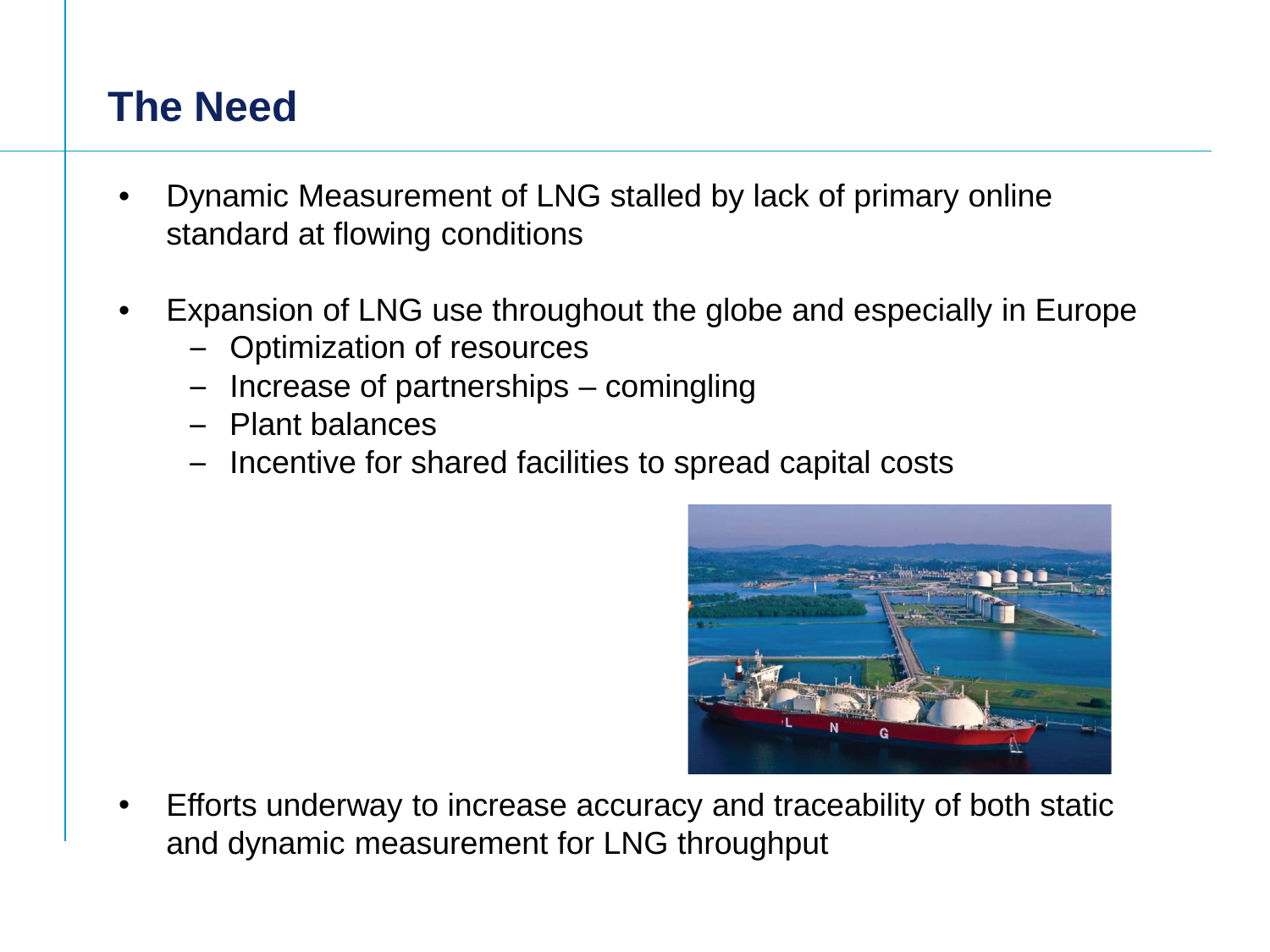#### **Current Challenges In LNG Measurement**

- LNG properties, sampling, analysis
- Effects on primary element and auxiliary equipment
- Traceability and delivery rates
- Installation effects

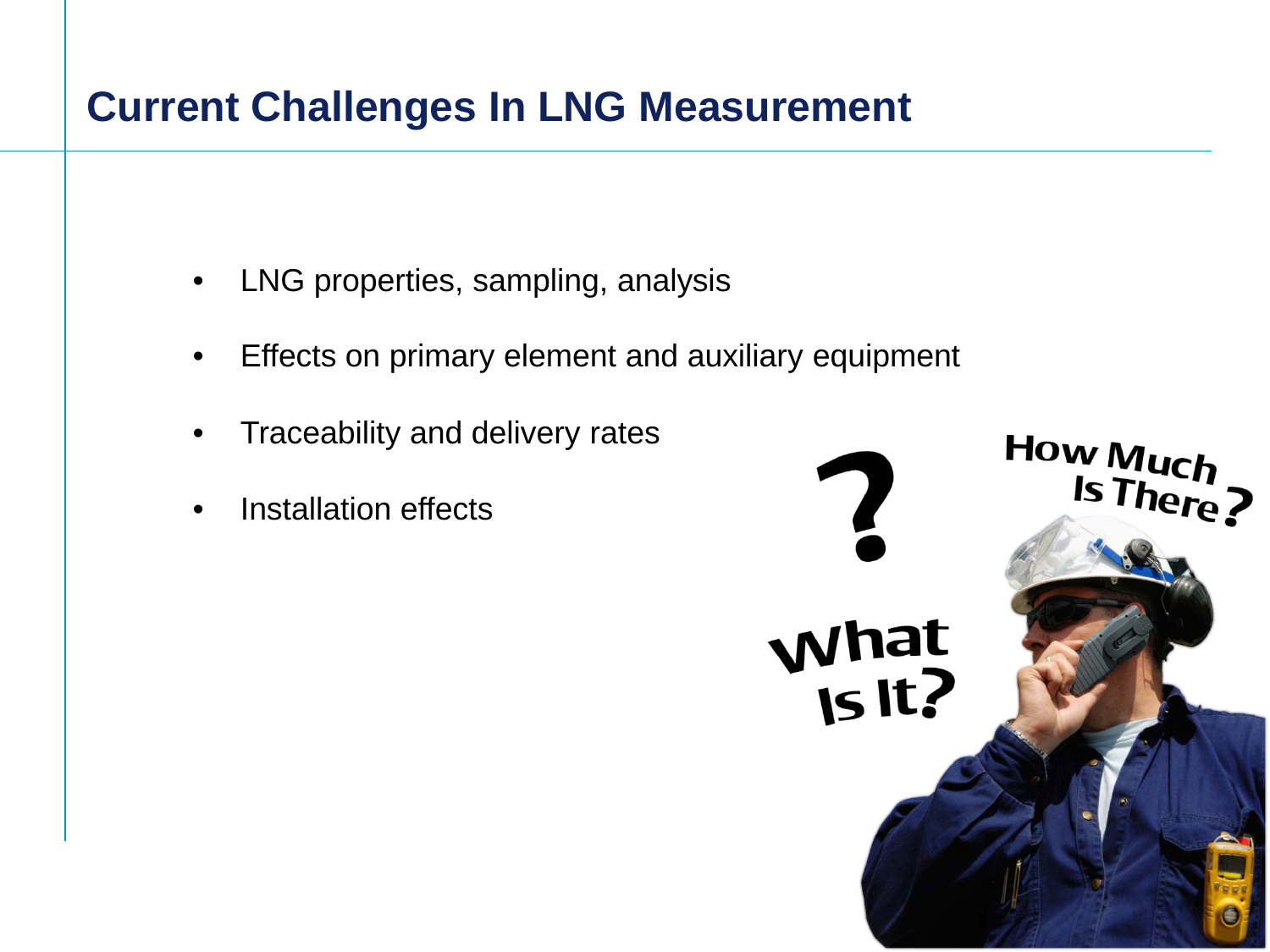#### **Current LNG Custody Transfer by Static Tank Measurement**

- Uncertainty  $\pm$  0.5% to 0.78% or beyond
	- Delivery vessel volume
	- Density/gross colorific value
	- "Gas to engine room" energy consumption
	- Instrument calibration
- Goal to achieve uncertainty of  $\pm 0.15$  0.20% or better not sampling inclusive

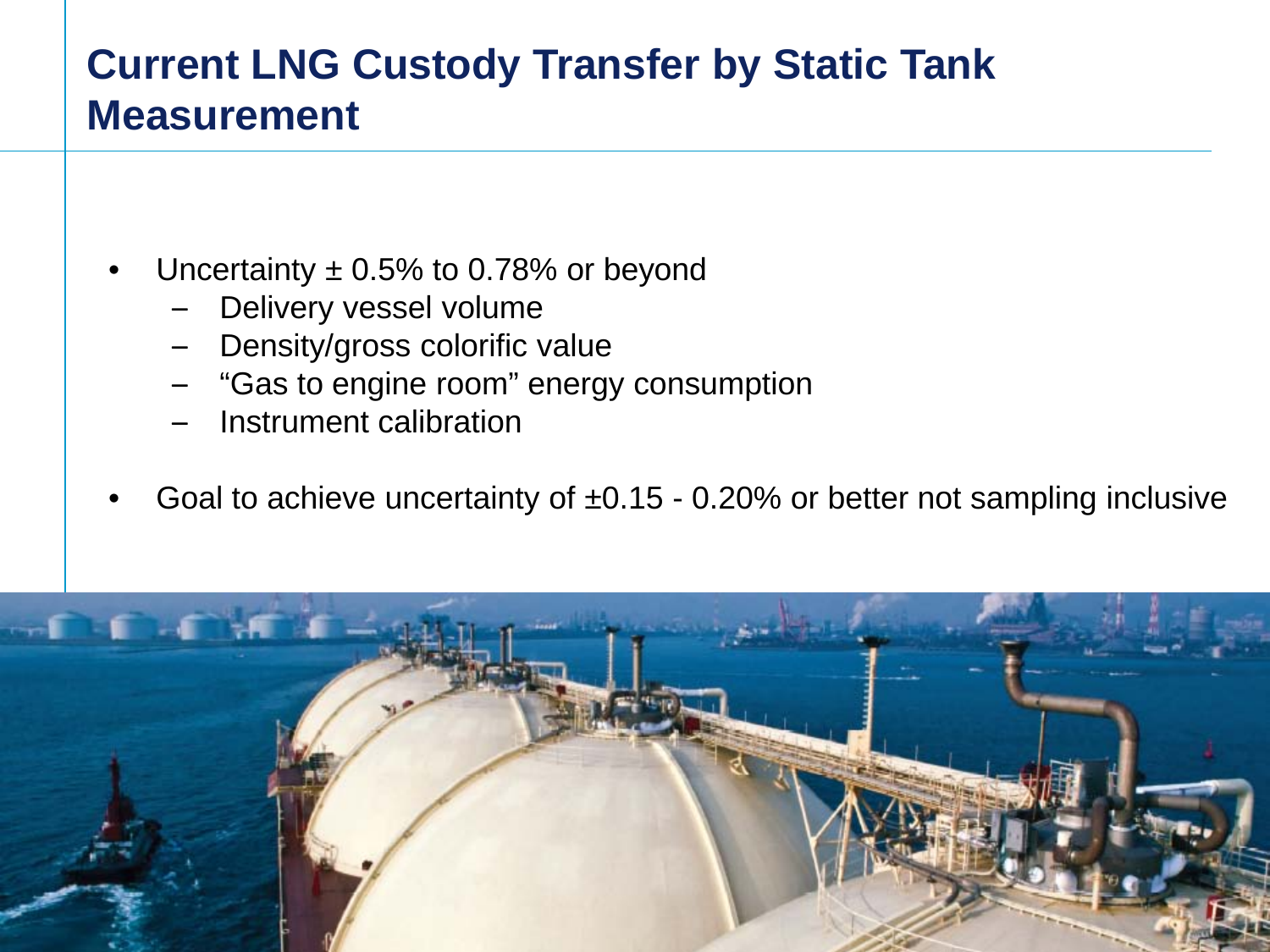#### **Current Direct Measurement Methods**

- Currently turbine, coriolis and ultrasonic meters used in LNG service
- Meters calibrated in lab on water or light product, transferred to meter via Reynolds number equivalency
- Case to be made that the Reynolds number alone does not constitute similarity of flow
- Precise control in lab seldom translate to field conditions
	- Installation effects can effect sub-regions of flow profile<br>Gaskets Protruding Pipe Wall Flange Gaps<br>Weld Beads Vibration Noise
- The differmorphism of the flow regime in both the calibration facility and the field installation show identical geometry then dynamic flow similarity can be accomplished
- A combination of flow similarity and Reynolds number equality will result in a direct lab-field transference
- Question is how to obtain similarity of flow and how to prove similarity of flow is obtained without a common standard methodology
- Although many meters have diagnostic capabilities in accordance to manufacture standards, currently no proof in flow is available

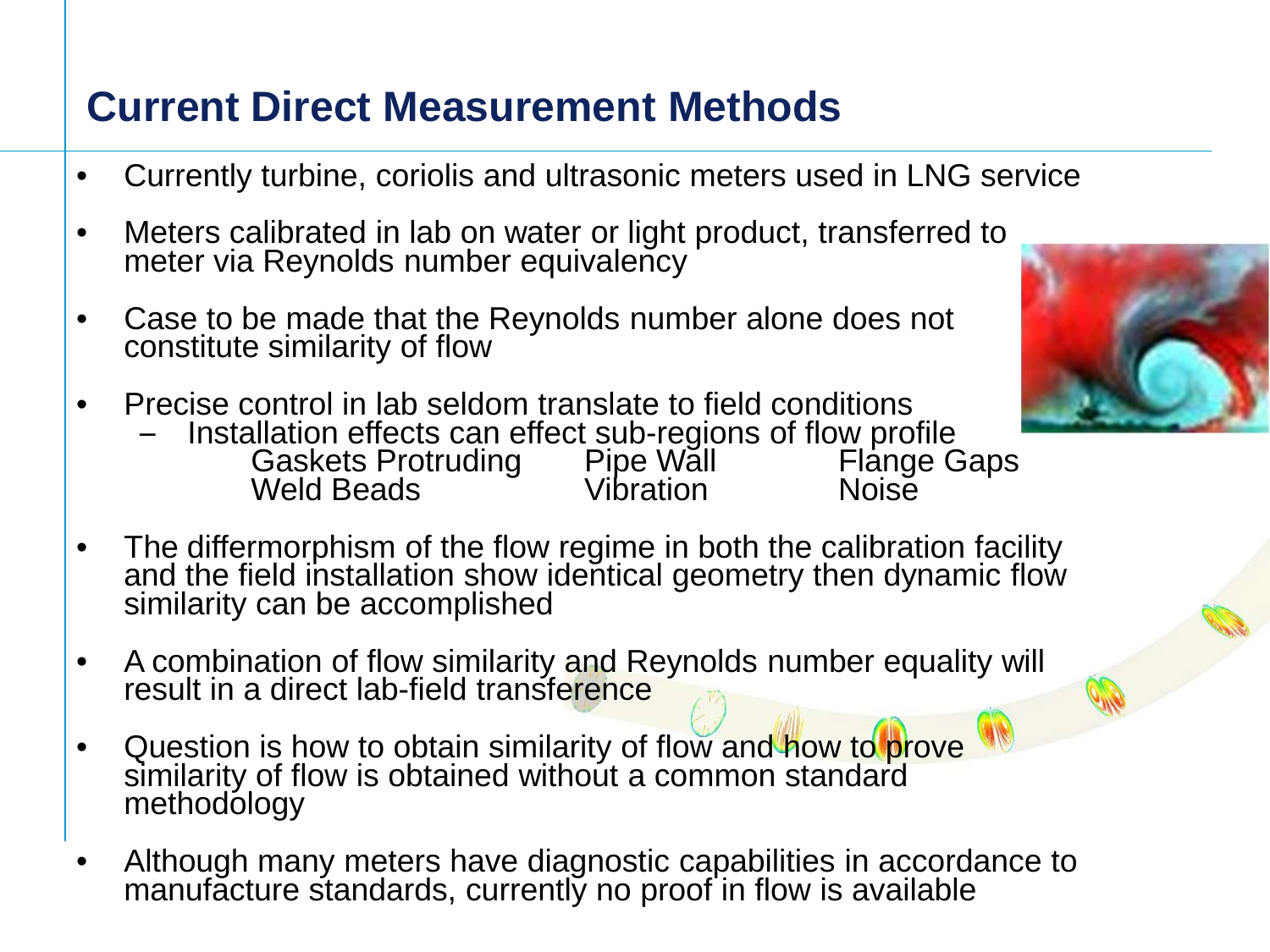#### **Static vs. Dynamic Measurement**

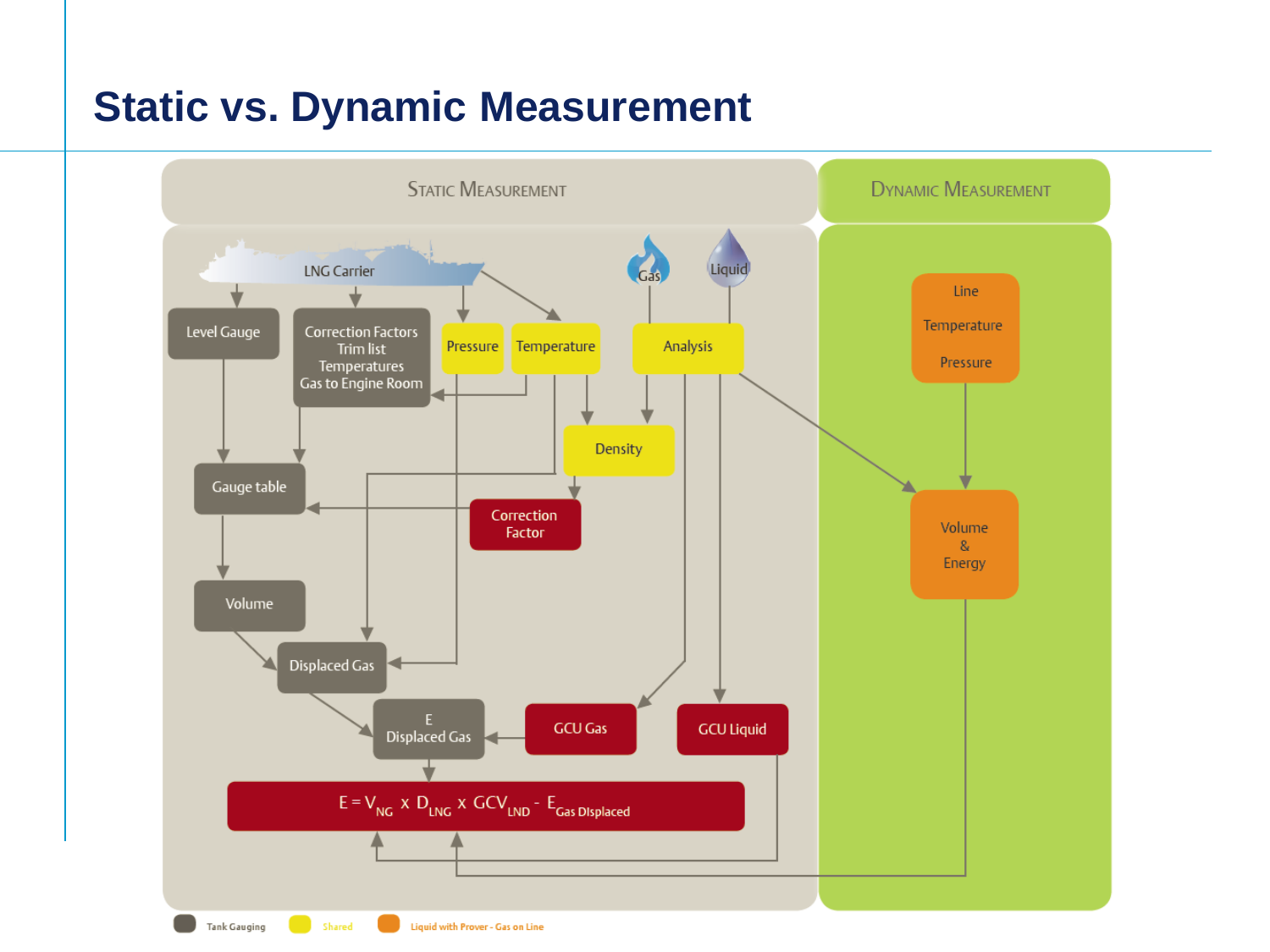### **The Method**

- Bi-directional floating piston pipe prover developed from existing low temp design (-50°F/-46°C)
- Valve manifold with leak detect in lieu of four way valve
- Material of construction to suit service
	- Piping
	- Piston seals



- Proximity detector switch and piston target ring suitable for service
- Pipe wall finished to facilitate long seal life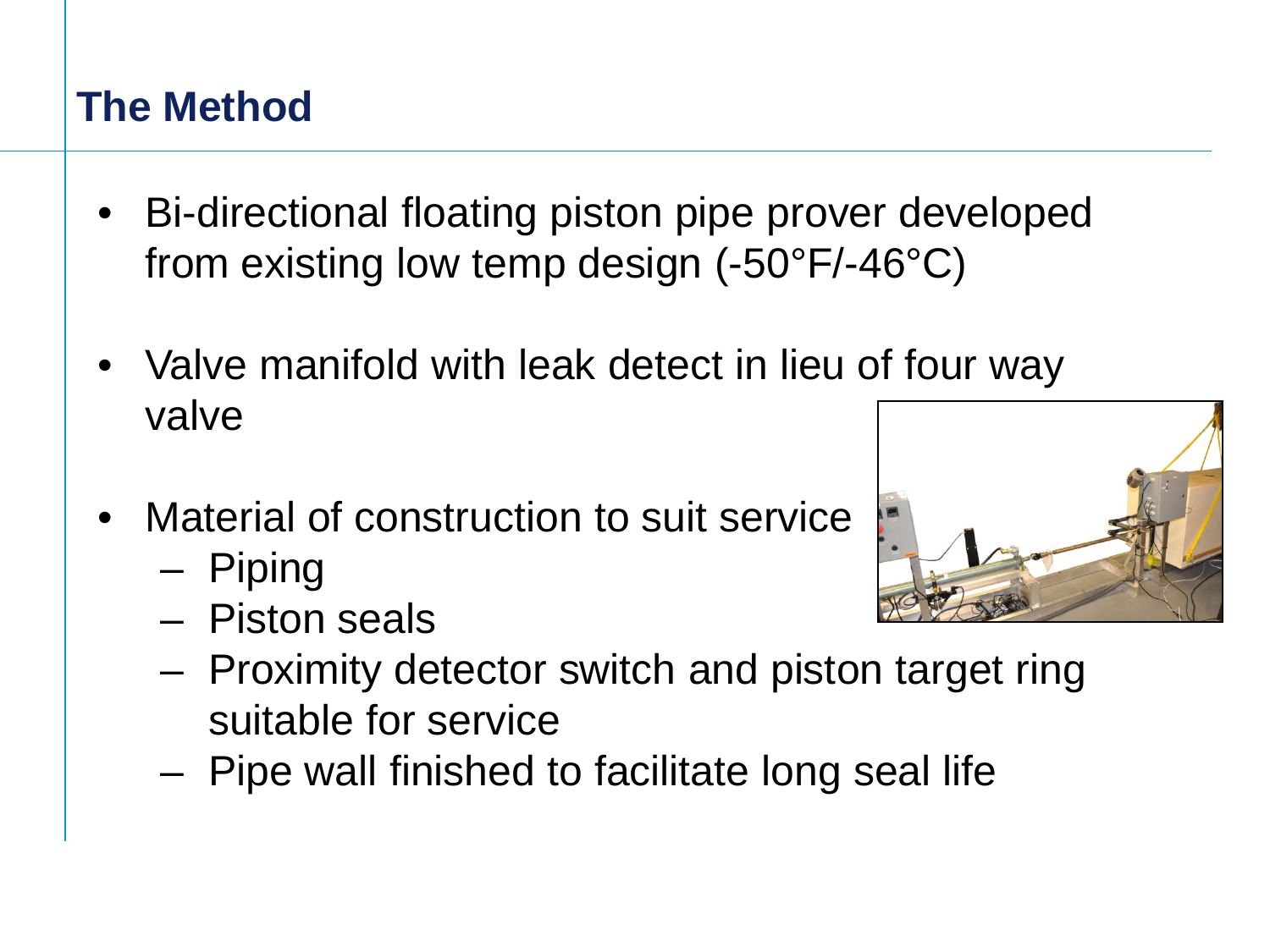## **Testing**

- Means of testing prover without a flow loop had to be devised
- Piston exercised in bi-directional direction utilizing pneumatic ram
- Fine trigger point of detector could be tested in ambient and cryogenic conditions
- Ambient and cryogenic results compared
- Operating velocities and target ring position verified by Lasik triangulation